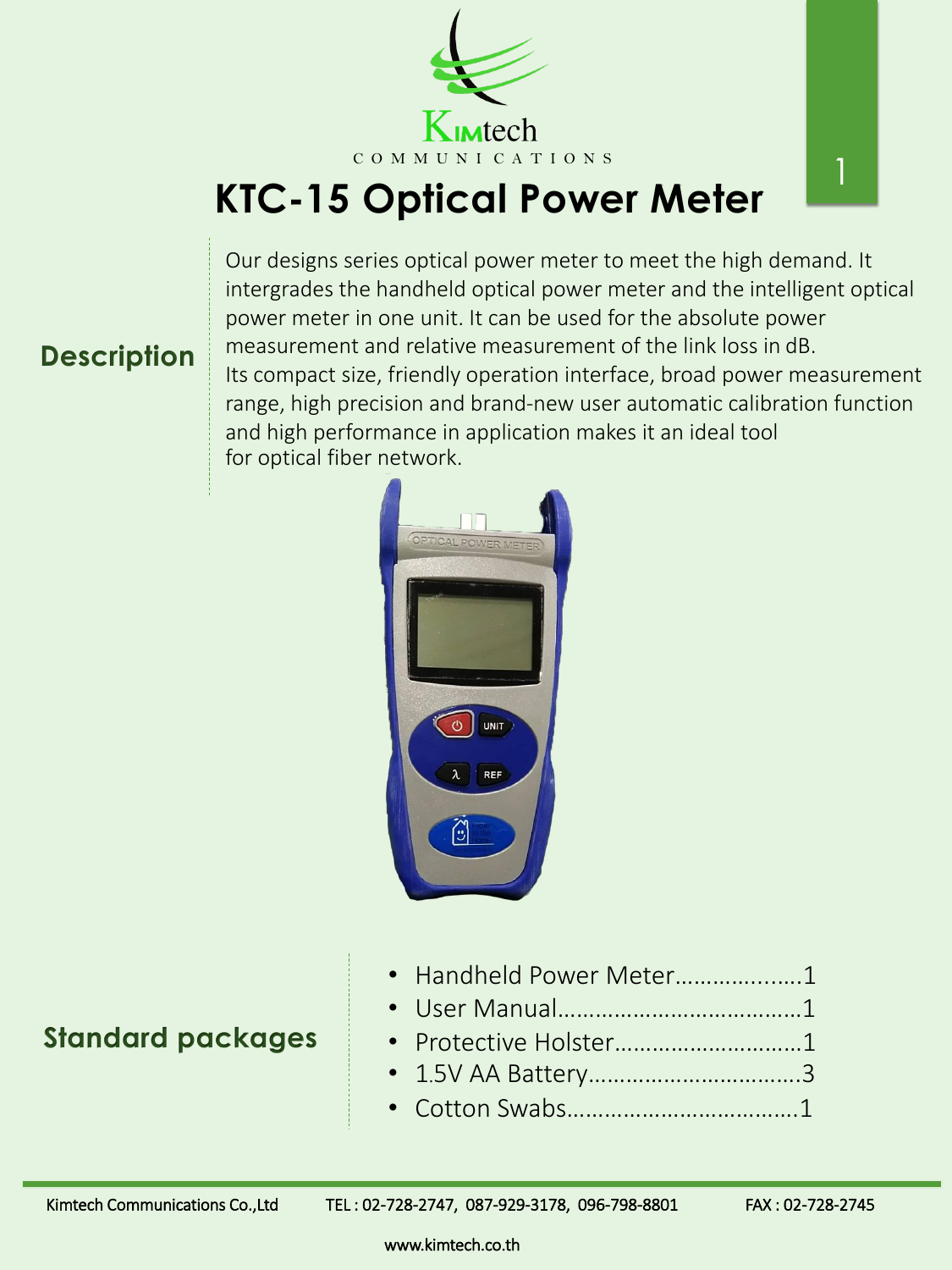Kimtech Communications Co.,Ltd TEL : 02-728-2747, 087-929-3178, 096-798-8801 FAX : 02-728-2745

www.kimtech.co.th

## **Specification**

| <b>MODEL</b>                           | <b>KTC-15</b>                     |  |
|----------------------------------------|-----------------------------------|--|
| Wavelength Range $(nm)$ * <sup>1</sup> | $800 \approx 1700$                |  |
| Detector Type                          | <b>InGaAs</b>                     |  |
| Measurement Range (dBm) * <sup>2</sup> | $-70$ ~ +6                        |  |
| Uncertainty                            | ±5%                               |  |
| Calibrated Wavelength (nm)             | 850/1300/1310/1490/1550/1625      |  |
| Accuracy                               | Linear 0.1% or Nonlinear 0.01 dBm |  |
| Connector                              | FC/SC (APC)                       |  |
| Operation Temperature (°C)             | $-10 \sim +60$                    |  |
| Storage Temperature (°C)               | $-25$ ~ +70                       |  |
| Auto-off Time (min)                    | 10                                |  |
| Operating time (h)                     | $\geq$ 200                        |  |
| <b>Battery</b>                         | 3 AA 1.5 V                        |  |
| Weight (g)                             | 285                               |  |
| Dimensions (mm)                        | 200x90x50                         |  |

#### **Notes**

1. Wavelength Range : Specified standard operating wavelength range in which the Power Meter can

- work property under certain technical specifications
- 2. Power Measurement Range : The maximum and minimum range in which Power Meter can work properly
- 3. Uncertainly : Difference between two measurement result that were tested by Power Meter and another Standard Power Meter respectively

### **Change battery**

• If you find the battery is weak while operating it, please immediately turn the unit off and change a new battery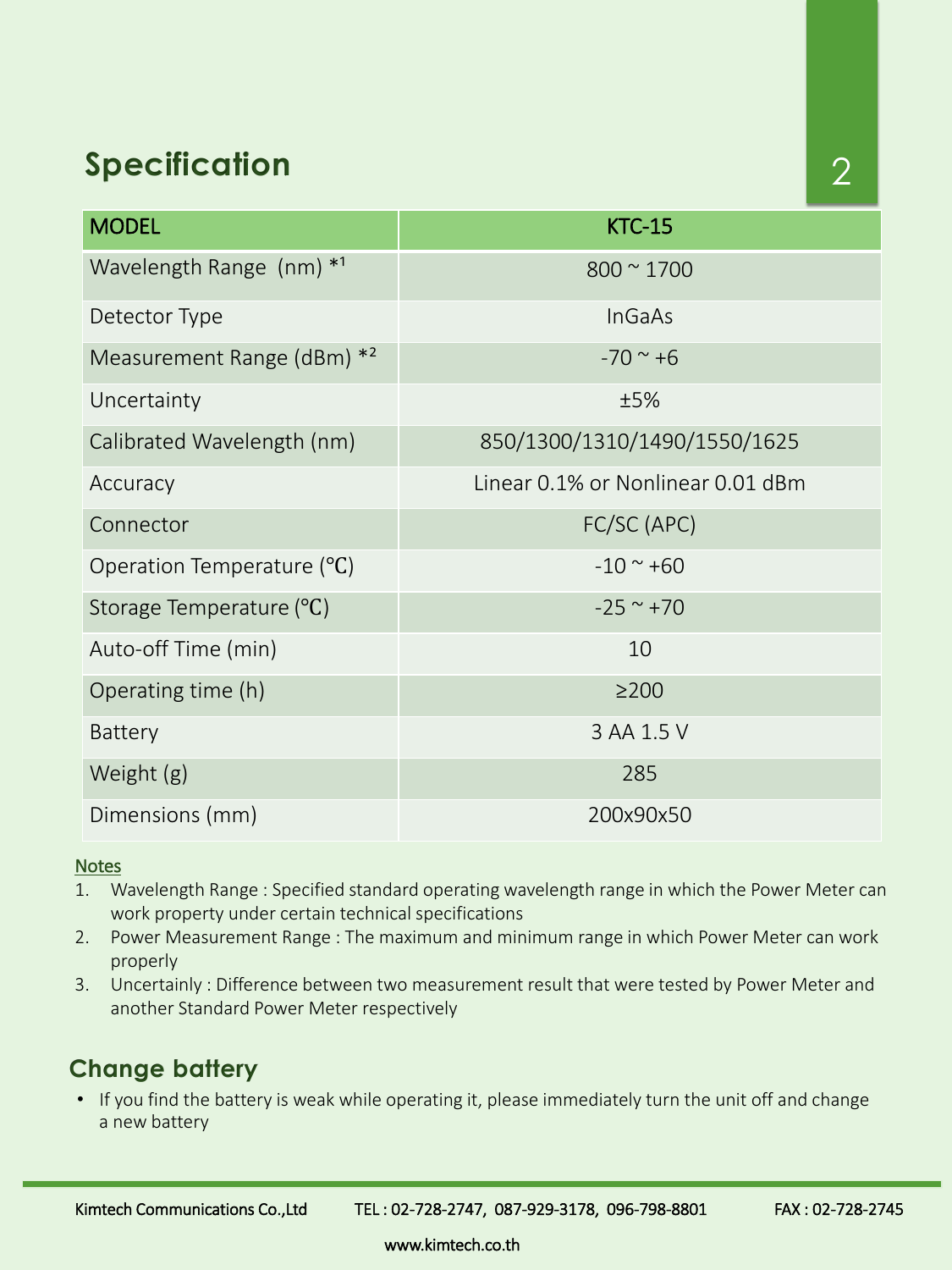www.kimtech.co.th

### **Maintenance**

- It is important to keep all optical connectors and surfaces free from oil, dirt or other contamination to ensure proper operation.
- Keep using one type of adapter to avoid excess loss from different connectors.
- Please Use dustproof cap for protection to avoid begin scratched or contaminated when handheld Power Meter not in operation.
- Light interface is sensitive, please carefully plug in and pull out the connectors.
- Please use clean cotton to clean the sensor surface, clean it in clockwise direction carefully.
- If does not need to use for a long time, please take out the battery.

- Turn on optical power meter and press the  $\lambda$  key to select the wavelength.
- Turn on optical light source (emitting source) and select the wavelength. Wait for 1-2 minutes until it stabilize.
- Select a piece of patch cords, which is used to connect with the light source, we call it emitting patch cords. Cleaning connector of the patch cords. The fiber of the emitting source patch cords must be the same fiber type as the fiber under test.
- Connect the light source (emitting source) with the Handheld Power Meter through the emitting source patch cords

| <b>Description</b>                             | Problem                                                  | <b>Method</b>                                            |
|------------------------------------------------|----------------------------------------------------------|----------------------------------------------------------|
| Faint LCD display after turning<br>on the unit | Battery is weak / Others                                 | Turn on the unit again /<br>Change battery               |
| Insensitive display LCD                        | Light interface is polluted /<br>broken / Display locked | Check connector carefully and<br>clean sensors interface |

### **Troubleshooting**

#### Step 1- Optical Reference Level

- Keep the emitting source patch cords connection with the light source (emitting source).
- Connect the Handheld Power Meter and light source (emitting source) to the optical fiber link respectively.

Notes: cleaning all the connectors surface including all the necessary optical adaptors. The reading in dB unit displayed on the screen is the tested optical fiber link loss.(also display the current absolute optical power value in dBm unit).

Kimtech Communications Co.,Ltd TEL: 02-728-2747, 087-929-3178, 096-798-8801 FAX: 02-728-2745

• Handheld Power Meter get the power measurement value.

This value should be close to the one that light source (emitting source) set. If it has wide disparity, please make sure the fiber connection is clean properly else replace another jumpers.

#### Step 2-Optical Loss Measurement

### **Appendix : Optical fiber loss measurement**